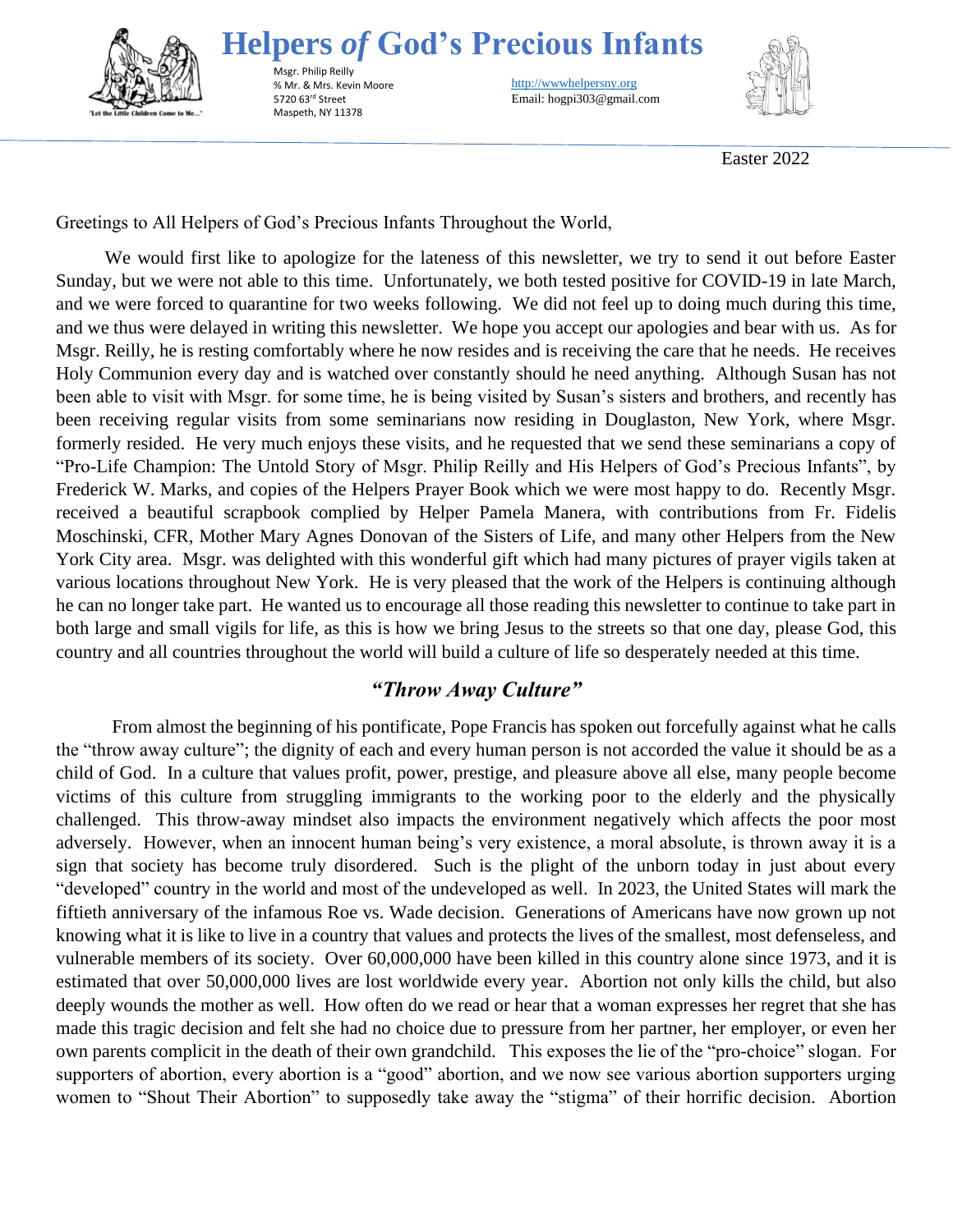strikes at the very heart of human rights, without the right to life all other rights are meaningless. The Helpers know this at the very center of their being which is why they do what they do. Most often on Saturday mornings, but some more often, the Helpers are trying to bring the light of Christ to street of our cities and thus bring back the Culture of Life to a world that is often unaware that there is even a problem.

### *Perseverance in Prayer*

We heard from many different Helpers groups in both the United States, in Europe, and Australia of their continuing difficulties in carrying out the mission of the Helpers. In some locations public witness is banned from anywhere close to the abortion facility, and in some localities, it is not legal for the Helpers to gather at all. These difficulties make it almost impossible to approach the women entering these facilities to offer them help. We know that this situation is frustrating, but we urge you to pray and offer counsel as best as you can. We know that God hears all prayers and can use these prayers even when it seems very unlikely to help in any way. We have heard of women who rejected abortion even when not approached by any sidewalk counselors, and we believe that God has used the prayers of Helpers no matter where they physically are to come to the aid of His most precious infants. The laws that prevent the Helpers from gathering close to the abortion business show the weakness of the abortion industry. If abortion was as wonderful as its proponents say it is there would be no need to prevent anyone from merely talking to women considering abortion. Death to the child is the only choice, and once the decision has been made there should be no turning back. We have seen this most prominently in the denigration of the Abortion Pill Reversal Protocol, in which doctors trained in this procedure are able to save the life of the unborn child if the mother has taken only the first step in a chemical abortion. There are thousand of children alive today due to this protocol, but you would never hear this from those promoting chemical abortions. It is possible to save the life of the child if the mother changes her mind, but the abortionists will never admit this or refer a woman to the Abortion Pill Reversal Network if she has second thoughts. When chemical abortions by pill were first approved by the Clinton Administration in the 1990s, the thinking of the abortion industry was that this would finally put an end to the pro-life movement as these pills could be prescribed in any doctor's office. Fortunately, most doctors will have nothing to do with this nefarious business, and most of the pills are distributed by doctors already performing surgical abortions. It is still a problem for the Helpers as the Biden Administration has allowed these pills to be sold via mail without the women ever being examined. This is extremely dangerous; if these pills are taken after 8 to 10 weeks of pregnancy, it can lead to injuries and even death. Many women have died after taking the abortion pill, but one would be hard pressed to learn of this from the mainstream media or the abortion industry. This demonstrates the callousness of abortion supporters as these hugely profitable pills are promoted relentlessly, and in some cases used to circumvent pro-life laws that are on the books in some states and countries. It reminds us of the utter effrontery of Planned Parenthood of Greater New York offering free abortions to any woman whose husband or boyfriend was killed on September 11, 2001, at the World Trade Center. Offering an already grieving woman a free abortion to erase any memory of her partner is the very opposite of compassion. The Helpers worked overtime in the days following 9/11 to help any woman who was struggling at this time.

## *Warren Hern, Humanitarian*

Recently there appeared a story in the Los Angeles Times by Molly Hennessy-Fiske on Warren Hern, a late-term abortionist. This story appeared on March 10, the "National Day of Appreciation for Abortion Providers". Hern has aborted over 20,000 babies and we learn from the story that he is a "pioneering abortion doctor". We also learn that Hern was inspired in his younger years by reading the biography of none other than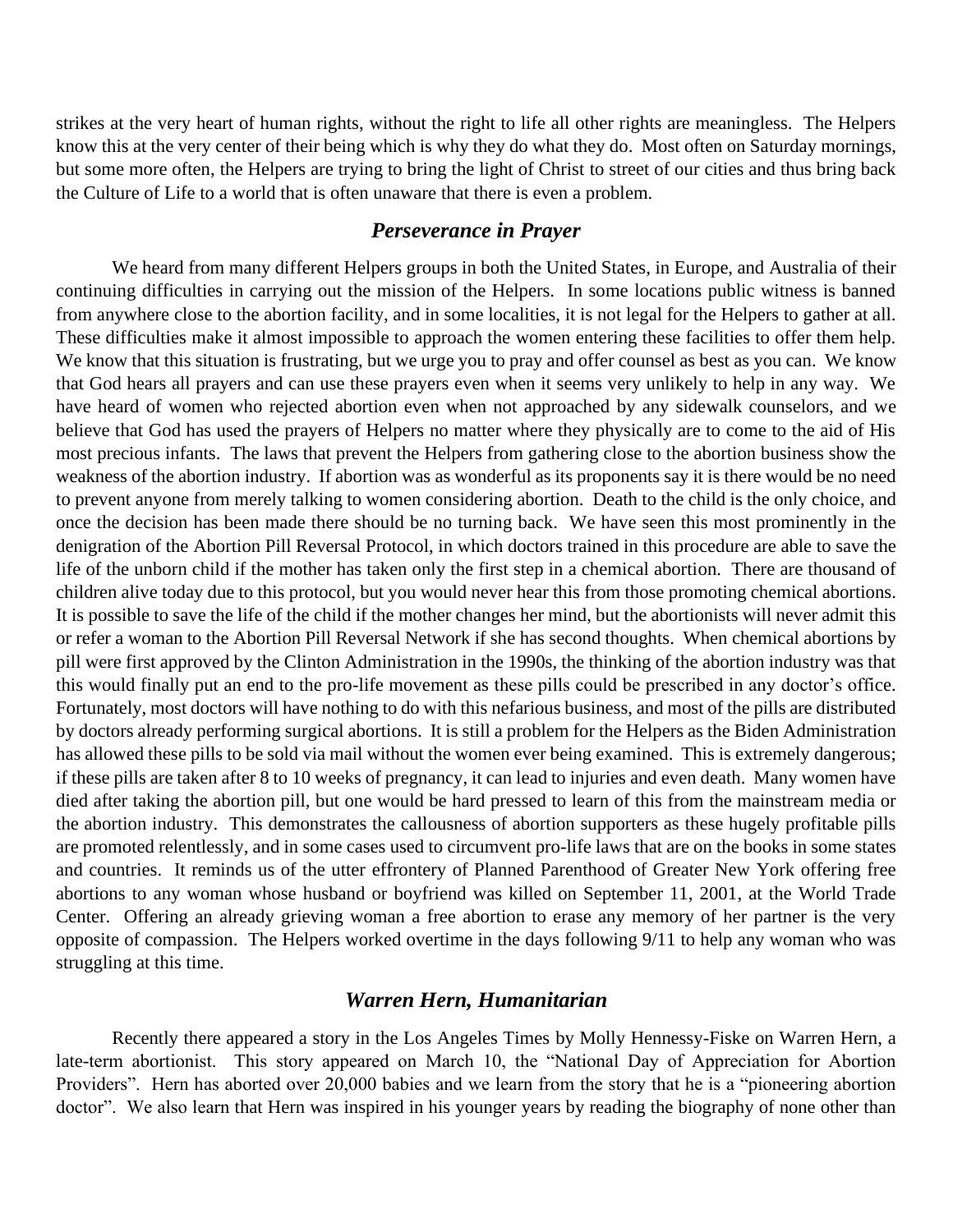Albert Schweitzer. Schweitzer was a Nobel laureate, famous for his compassion for and willingness to help those most in need, particularly in Africa. He was the very definition of a humanitarian. Later in the story Hern describes the first abortion he performed on a girl of 17. He was "terrified and so was she". She cried afterwards and so did he. What lesson did he take from this? "I felt I had found a new definition of the idea of medicine as an act of compassion and love for one's fellow human beings, an idea that I gained from learning about Albert Schweitzer." Hern went on to pioneer new approaches to late term abortions, being among the first to use laminaria to dilate cervixes and performing dilation and excavation ( $D \& E$ ) abortions. In this procedure he first injects digoxin into the child's heart, which stops it. The cervix is then dilated. After three or four days he releases the amniotic fluid and then uses two drugs misoprostol and oxytocin to make the uterus contract. He then removes the dead baby. Although some of his staff have had serious emotional reactions, Hern himself has never doubted what he is doing is right and just. In fact, he considers what he does foundational to democracy. "There is no room for compromise. A fetus is never a baby, a pregnant woman is not a mother, and abortion at any stage should never be illegal and anyone who disagrees is simply wrong." Hern sees his own facility as an "abortion intensive care unit" as he will not see any woman unless she is at least 20 weeks pregnant. We note that the later an abortion is performed, the more expensive it is to the client. Dr. Hern has become a millionaire from his abortion practice. "Humanitarians" like Dr. Hern are the antithesis of Dr. Schweitzer was. Schweitzer was trying to help the people he ministered to by bringing modern medical methods to places that had not seen them before, not kill them. Schweitzer considered his greatest contribution to mankind was the idea of reverence for life. He believed that Western Civilization was decaying because it had abandoned the affirmation of life as its ethical foundation. In the years following Schweitzer's death, the reverence for life would come under even greater attack, with abortion, euthanasia, and assisted suicide becoming all too prominent in our day. The Helpers were founded by Msgr. Reilly to combat such "humanitarianism".

| <b>Date</b>        | <b>Church</b>                          | <b>Abortion Site</b>                  |
|--------------------|----------------------------------------|---------------------------------------|
| May 28, 2022       | Our Lady of Sorrows                    | Women's Health Care                   |
| 8:00 AM Mass       | 104-11 $37th$ Avenue, Queens           | 8922 Roosevelt Ave, Queens            |
| June 25, 2022      | Presentation of the Blessed Virgin Mar | Choices                               |
| 7:30 AM Mass       | 88-19 Parsons Boulevard, Queens        | 147-32 Jamaica Avenue                 |
| <b>July 2022</b>   | No Vigil                               |                                       |
| August 27, 2022    | Our Lady of Sorrows                    | Women's Health Care                   |
| 8:00 AM Mass       | 104-11 $37th$ Avenue, Queens           | 8922 Roosevelt Ave, Queens            |
| September 17, 2022 | St. Joan of Arc                        | Women's Care                          |
| 7:30 AM Mass       | Jackson Heights, Queens                |                                       |
| October 29, 2022   | Presentation of the Blessed Virgin Mar | Choices                               |
| 7:30 AM Mass       | 88-19 Parsons Boulevard, Queens        | 147-32 Jamaica Avenue                 |
| November 19, 2022  | St. Mary's LIC,                        | <b>Planned Parenthood</b>             |
| 7:30 AM Mass       | 10-08 49 <sup>th</sup> Avenue, Queens  | $21-41$ 45 <sup>th</sup> Road, Queens |
| December 17, 2022  | Saint James Cathedral                  | <b>Brooklyn Abortion Clinic</b>       |
| 7:30 AM Mass       | 250 Cathedral Place, Brooklyn          | 14 DeKalb Avenue                      |

# *Schedule of Vigil Masses from May 2022 to December 2022*